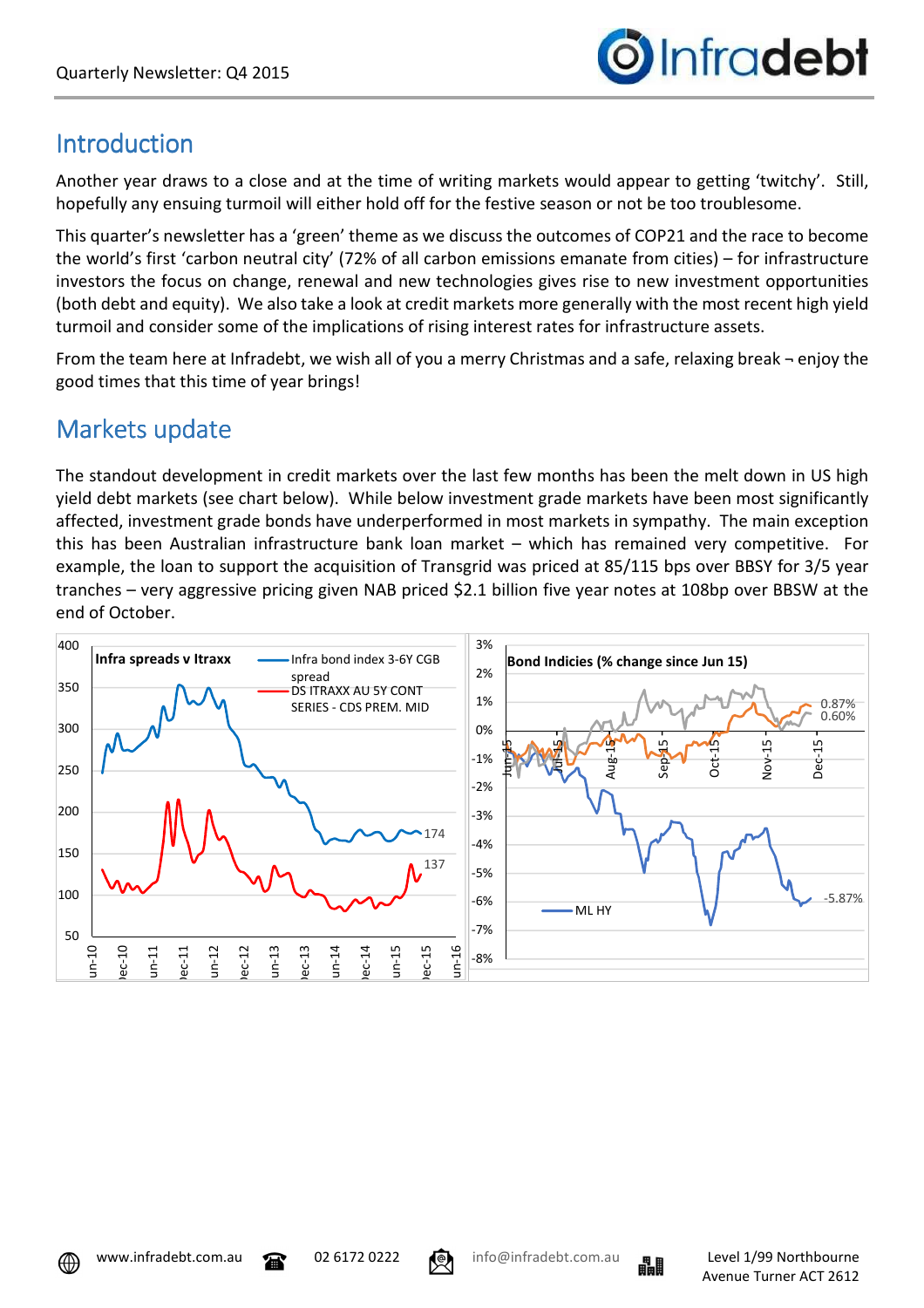



#### New issuance and refinancing

The table below provides a list of publicly available deals.

| Date     | <b>Borrower</b>            | Instrument   | Size (m) | Term<br>(Yrs) | Curr.           | Pricing        |  |
|----------|----------------------------|--------------|----------|---------------|-----------------|----------------|--|
| October  | Energy<br>Developments     | Loan         | 530      | 3/4           | AUD/USD/GB<br>P | 120/150        |  |
| October  | <b>NSW Ports</b>           | <b>USPP</b>  | 363      | 10/13         | <b>USD</b>      | 170/185        |  |
| October  | Transurban                 | <b>Bonds</b> | 550      | 10            | <b>AUD</b>      | 220            |  |
| November | <b>Brisconnections</b>     | Loan         | 950      | 3/5           | <b>AUD</b>      |                |  |
| November | Electranet                 | Loan         | 650      | 3/5           | AUD             | 90/115         |  |
| November | Melbourne<br>Airport       | <b>Bond</b>  | 120      | 10            | <b>AUD</b>      | 4.55%          |  |
| December | <b>Brisbane</b><br>Airport | Loan         | 600      | 3/5/7         | <b>AUD</b>      | 85,115,140-145 |  |
| December | Aurizon                    | Loan         | 480      | 5.5           | <b>AUD</b>      | 130            |  |
| December | Transgrid                  | Loan         | 5,500    | 2/3.5/5/7     | <b>AUD</b>      | ?,85,115,145   |  |
| December | Westconnex                 | Loan         | 1,500    |               | <b>AUD</b>      |                |  |
| December | Asciano                    | Loan         | 1,300    | 4/5           | <b>AUD</b>      | 125, 155       |  |

### Equity and other news

- It appears the takeover bid (launched by Brookfield) for Asciano will continue into the new year with the ACCC decision not due until February 2016. Both Brookfield and Qube hold stakes in Asciano (15% and 20% respectively), only Brookfield has lodged a formal offer which the Asciano Board has recommended shareholders accept.
- An announcement is due any day on the sale of Pacific Hydro.
- Transurban confirmed they will participate in the competitive process for the Virginia Interstate-66 project procurement, with partner Skanska. Proposals are due August 2016 with a preferred bidder to be selected in Q4 2016.
- Victoria has approved Transurban as partner on the Western Distributor road project, which is expected to cost A\$5.5b. Transurban will progress to exclusive talks to finalise the project scope, and is expected to start in 2016. S&P commented they will need extra funding for the project, which is likely to be met with equity.



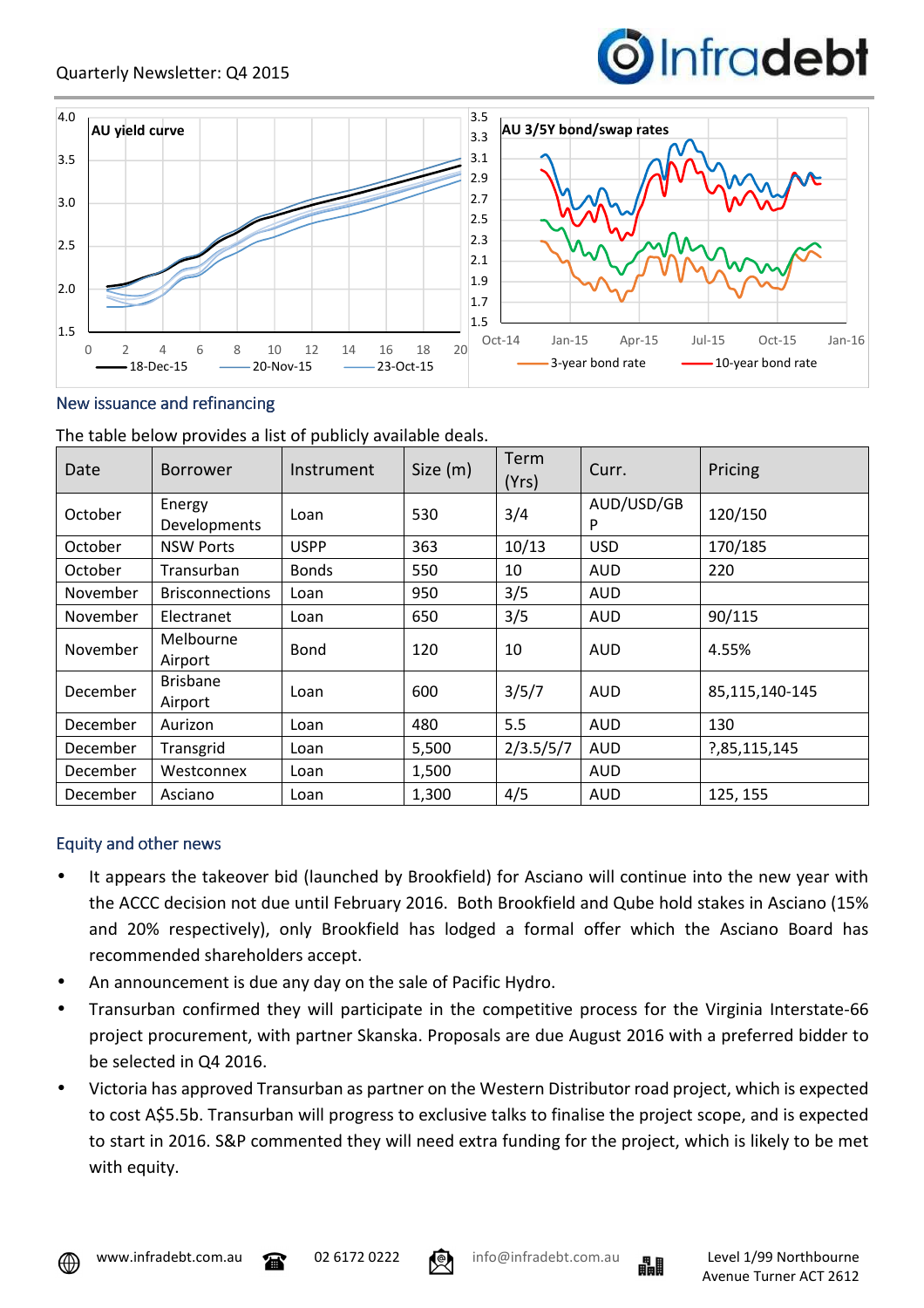

- Aurizon has signed an agreement with NSW Ports for a new intermodal hub in Sydney, the agreement is non-binding at this stage but expects a binding lease in 1Q16.
- A Hasting's led consortium had the winning bid of \$10.3 billion. The bid effectively valued Transgrid at 1.65 times RAB (2016).
- Transurban has successfully bid for the Brisconnections Airport Link M7 toll road. The reported deal value is between A\$1.8bn to A\$2bn.
- Jemena has been selected to build and operate the Negi gas pipeline in the Northern Territory, which will cost A\$800m to build.
- The Federal Government has engaged Macquarie for advice on selling Australian Rail Track Corp the interstate rail network valued at \$3.6bn.
- Iona Gas Storage Facility Queensland state-owned investment firm QIC agreed to buy the gas storage facility from EnergyAustralia Holdings Ltd, a unit of CLP Holdings Ltd, for A\$1.78bn. The plant, located in Melbourne, provides storage facilities to domestic utilities and is underpinned by long-term contracts with gas and electricity providers.
- 1,320 MW Vales Point coal fired power station has been sold by the NSW Government for \$1 million to former ERM Power chief Trevor St Baker and coal executive Brian Flannery.
- Landbridge has won a 99 year lease to operate the Port of Darwin for \$506m. The price represents a multiple of 25x EBITDA. The NT Government will retain 20%.
- A Macquarie led consortium was successful in its bid for the ACT Courts redevelopment PPP. The transaction value was circa \$150 million.

# Junk bonds in melt down

At the risk of saying we told you so – see our article "Will the oil woes spread?" (http://infradebt.com.au/sites/default/files/document/2014 q4 infra debt news website.pdf) from our December 2014 newsletter – the last quarter has seen the declines in the US junk bond market move beyond the energy sector.

The US junk or high yield bond market is the most liquid source of long-term debt finance for companies rated below investment grade. While focused on US companies it is increasingly a source of capital for leverage companies across the world. For example, Fortescue has raised a substantial portion of its debt in the US junk bond market. Newcastle Coal Infrastructure Group, which operates an export terminal at the Port of Newcastle, is an infrastructure issuer with significant US high yield bond funding.

In late 2014 concerns within the high yield market were largely focused on the energy sector. The collapse in oil prices was hitting US shale oil operators hard.

Today, concerns are much more broadly based, with rising pockets of distress in most sectors. The chart below shows the proportion of each industry sector trading at spreads of more than 1,000 basis points – both currently and in November 2014.





$$
^{222} \quad \bullet
$$

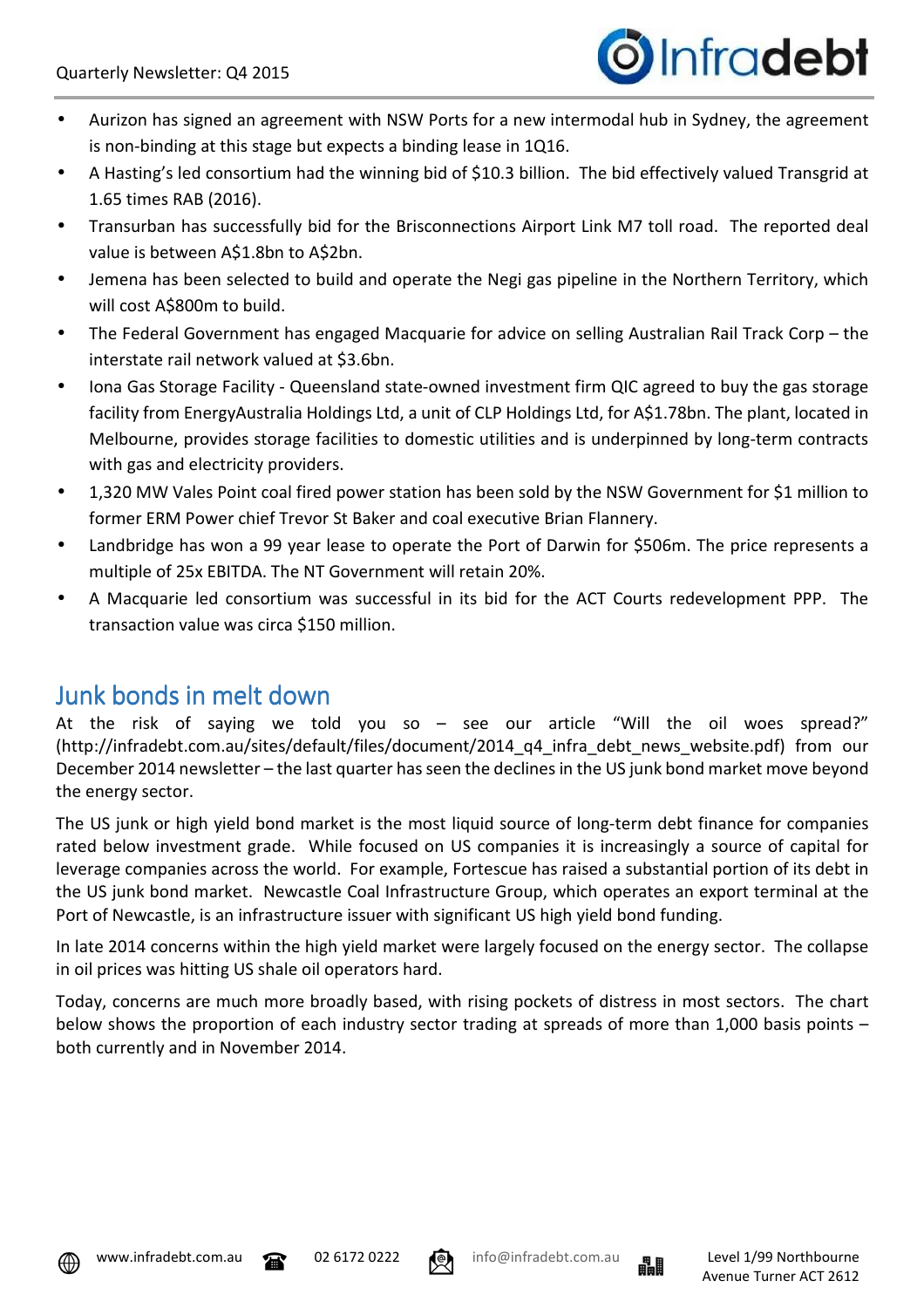



Source: Deutsche Bank; Thomson Reuters

A rising concern amongst market participants is the declining liquidity of corporate debt markets. Changes in bank regulation since the GFC have increased the regulatory burden of global banks holding corporate bonds as trading inventory. This has reduced liquidity within corporate bond markets (and is felt more significantly the weaker the rating of the underlying credit).

In an eerie echo of the GFC, the last week has seen a couple of high yield focused hedge funds freeze redemptions (Third Avenue and Stone Lion) as market liquidity was insufficient to meet investor redemptions. The two principals of Stone Lion were formerly co-heads of high yield trading at Bear Stearns. It was freezing of redemptions at a couple of ABS focused Bear Stearns funds that market the start of the GFC.

The prospect of fund freezes is particularly chilling for investors. It is difficult to attract new inflows to a sector at risk of fund freezes. Bill Gross captured this most efficiently (as always) in his tweet of the news.





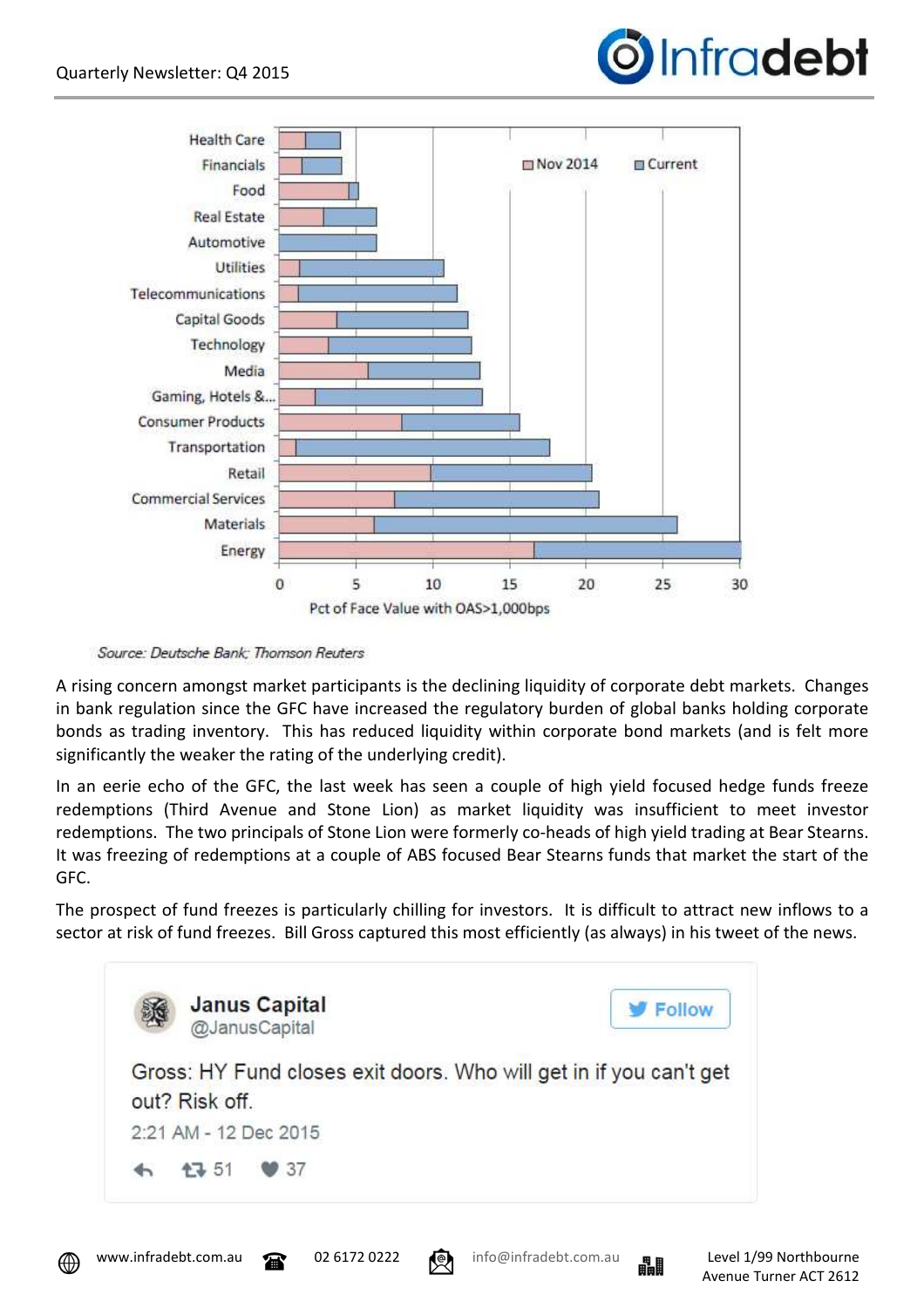

# 21st Conference of the Parties to the United National Framework Convention on Climate Change (COP21)

COP21 is a continuation of global climate change talks since the UN Framework Convention on Climate Change was ratified in 1994. The most significant milestone from the talks so far has been the 1997 Kyoto Protocol which sought to limit developed world emissions. Its failings were that it was never ratified by the US and most countries extended the targets to 2020, or pulled out completely. Australia's Kyoto pledge is to reduce emissions by 5% below 2000 levels by 2020.

A decision was made at the meeting in Warsaw 2013 for countries to submit "intended nationally determined contributions" (INDCs) towards a new binding deal to apply post 2020. 160 countries representing 95% of global emissions have submitted INDCs to form the basis of the Paris negotiations.

#### The issues

- 1. The long-term target. What should it be? The G7 leaders have agreed to decarbonise their economies over the course of the century, which is widely viewed as a push to phase out fossil fuels completely. Developing countries are pushing back.
- 2. The level of effort. Which countries should bear the cost burden of emissions reduction? Developing countries continue to resist any target that is a brake economic growth. This is reflected in how ambitious each countries relative target is.
- 3. Who pays? How will emissions reduction be financed? There is disagreement on which countries should contribute. Developed countries pledged \$100b/year in 2009 to an international climate fund that to date has fallen well short of expectations.





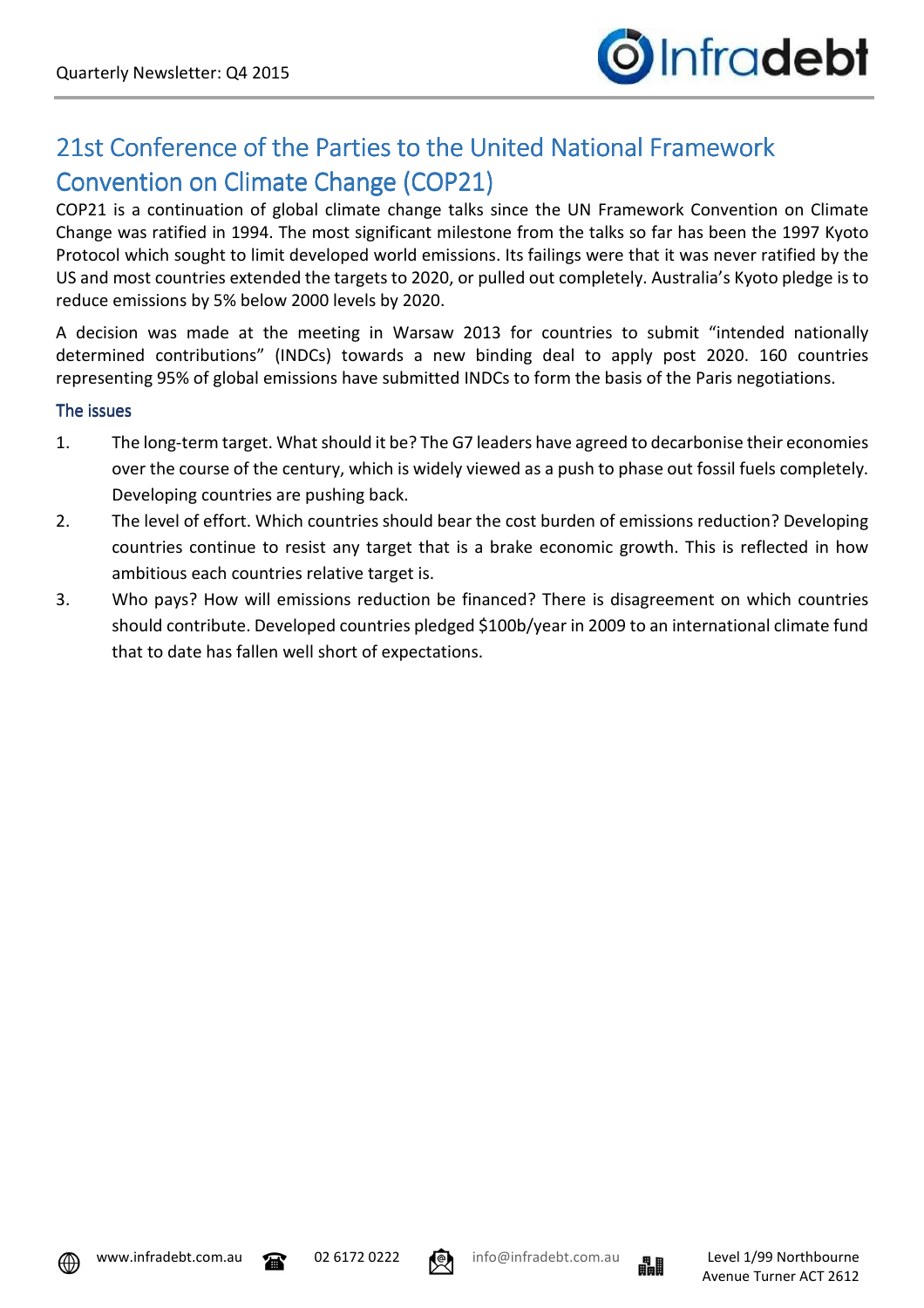### Quarterly Newsletter: Q4 2015



|                                                                     |                                                   | Base                             |                 |             |                    |                                                                    | <b>Base</b> |                          |            |                   | Target  |                         |                                                   |             |
|---------------------------------------------------------------------|---------------------------------------------------|----------------------------------|-----------------|-------------|--------------------|--------------------------------------------------------------------|-------------|--------------------------|------------|-------------------|---------|-------------------------|---------------------------------------------------|-------------|
| Party                                                               | <b>Target year</b>                                | year                             | <b>Target</b>   | <b>Date</b> | Party              | <b>Target year</b>                                                 | year        | <b>Target</b>            | Date       | Party             | year    | <b>Base year</b>        | <b>Target</b>                                     | <b>Date</b> |
| Afghanistan                                                         | 2030                                              | <b>BAU</b>                       | $-13.6%$        | 06-Oct      | Ghana              | 2030                                                               | <b>BAU</b>  | $-15 - 45%$              | $21-Sep$   | Philippines       | 2030    | <b>BAU</b>              | $-70%$                                            | $01-Oct$    |
| Albania                                                             | 2030                                              | <b>BAU</b>                       | $-12%$          | 21-Sep      | Grenada            | 2025                                                               | 2010        | $-30%$                   | 29-Sep     | Russia            | 2030    | 1990                    | $-2530%$                                          | 01-Apr      |
| Algeria                                                             | 2030                                              | <b>BAU</b>                       | $-7 - 22%$      | 04-Sep      | Guatemala          | 2030                                                               | <b>BAU</b>  | $-11.2 - 22.6%$          | 30-Sep     | Rwanda            |         |                         | No explicit target for emission reductions 30-Sep |             |
| Andorra                                                             | 2030                                              | <b>BAU</b>                       | $-37%$          | 30-Apr      | Guinea             | No explicit target for emission reductions 01-Oct                  |             |                          |            | Samoa             |         |                         | No explicit target for emission reductions 01-Oct |             |
| Antiqua and Barb. No explicit target for emission reductions 15-Oct |                                                   |                                  |                 |             | Guinea Bissau      | No explicit target for emission reductions 30-Sep                  |             |                          |            | San Marino        | 2030    | 2005                    | $-20%$                                            | 30-Sep      |
| Argentina                                                           | 2030                                              | <b>BAU</b>                       | $-15 - 30%$     | $01-Oct$    | Guyana             | 2025                                                               | <b>BAU</b>  | $-52$ Mt                 | 28-Sep     | Sao Tome and Pr.  | 2030    | 2005                    | $-24%$                                            | 30-Sep      |
| Armenia                                                             | 2030                                              | Peak                             | 663Mt           | 29-Sep      | Haiti              | 2030                                                               | <b>BAU</b>  | $-5 - 26%$               | 30-Sep     | Saudi Arabia      | 2030    | <b>BAU</b>              | $-130$ Mt/vr                                      | 10-Nov      |
| Australia                                                           | 2030                                              | 2005                             | $-26 - 28%$     | $11-Auq$    | Honduras           | 2030                                                               | <b>BAU</b>  | $-15%$                   | $01-Oct$   | Senegal           | 2030    | <b>BAU</b>              | $-5 - 21%$                                        | 25-Sep      |
| Azerbaijan                                                          | 2030                                              | 1990                             | $-35%$          | 29-Sep      | celand             | 2030                                                               | 1990        | $-40%$                   | $30 - Jun$ | Serbia            | 2030    | 1990                    | $-10%$                                            | 30-Jun      |
| Bangladesh                                                          | 2030                                              | <b>BAU</b>                       | $-5 - 15%$      | 24-Sep      | India              | 2030                                                               | 2005        | -33-35% int.*            | $01-Oct$   | <b>Seychelles</b> | 2030    | <b>BAU</b>              | $-29%$                                            | 24-Sep      |
| <b>Barbados</b>                                                     | 2030                                              | <b>BAU</b>                       | $-44%$          | 29-Sep      | Indonesia          | 2030                                                               | <b>BAU</b>  | $-29%$                   | 23-Sep     | Sierra Leone      |         |                         | No explicit target for emission reductions 01-Oct |             |
| <b>Belarus</b>                                                      | 2030                                              | 1990                             | $-28%$          | 24-Sep      | Iran               | No explicit target for emission reductions 12-Nov                  |             |                          |            | Singapore         | 2030    | 2005                    | -36% int.                                         | 3 Jul       |
| <b>Belize</b>                                                       | No explicit target for emission reductions 01-Oct |                                  |                 |             | psi                | 2030                                                               | <b>BAU</b>  | $-1 - 14%$               | 12-Nov     | Solomon Islands   | 2030    | <b>BAU</b>              | $-30%$                                            | 30-Sep      |
| Benin                                                               | 2030                                              | 2016                             | $-120$ Mt       | 07-Aug      | Israel             | 2030                                                               | 2005        | $-26%$                   | 30-Sep     | South Africa      | 2025-30 | Peak                    | 398-614Mt/yr 25-Sep                               |             |
| Bhutan                                                              |                                                   | Intends to remain carbon neutral |                 | 30-Sep      | Japan              | 2030                                                               | 2013        | $-26%$                   | $17 -$ Jul | South Korea       | 2030    | <b>BAU</b>              | $-37%$                                            | $30 - Jun$  |
| Bolivia                                                             | No explicit target for emission reductions 12-Oct |                                  |                 |             | Jordan             | 2030                                                               | <b>BAU</b>  | $-14 - 26.5%$            | 30-Sep     | Sri Lanka         | 2030    | <b>BAU</b>              | $-7 - 23%$                                        | $22-Oct$    |
| Bosnia and Herz.                                                    | 2030                                              | <b>BAU</b>                       | $-3 - 23%$      | 08-Oct      | Kazakhstan         | 2030                                                               | 1990        | $-15.25%$                | $28-Sep$   | Sudan             |         |                         | No explicit target for emission reductions 10-Nov |             |
| Botswana                                                            | 2030                                              | <b>BAU</b>                       | $-15%$          | $01-Oct$    | Kenya              | 2030                                                               | <b>BAU</b>  | $-30%$                   | $24 -$ Jul | Suriname          |         |                         | No explicit target for emission reductions 30-Sep |             |
| Brazil                                                              | 2025                                              | 2005                             | $-37%$          | 25-Sep      | Kiribati           | 2030                                                               | <b>BAU</b>  | $-13%$                   | $25-Sep$   | Swaziland         |         |                         | No explicit target for emission reductions 29-Sep |             |
| Burkina Faso                                                        | 2030                                              | <b>BAU</b>                       | $-11.6 - 18.2%$ | 28-Sep      | Kyrgyzstan         | 2030                                                               |             | BAU -11.49-13.75% 29-Sep |            | Switzerland       | 2030    | 1990                    | $-50%$                                            | 27-Feb      |
| Burundi                                                             | 2030                                              | <b>BAU</b>                       | $-3 - 20%$      | 30-Sep      | Lao PDR            | No explicit target for emission reductions 01-Oct                  |             |                          |            | Tajikistan        | 2030    | 1990                    | $-10 - 20%$                                       | 30-Sep      |
| Cabo Verde                                                          | No explicit target for emission reductions 29-Sep |                                  |                 |             | ebanon             | 2030                                                               | <b>BAU</b>  | $-15 - 30%$              | 30-Sep     | Tanzania          | 2030    | <b>BAU</b>              | $-10 - 20%$                                       | 29-Sep      |
| Cambodia                                                            | No explicit target for emission reductions 30-Sep |                                  |                 |             | esotho             | No explicit target for emission reductions 30-Sep                  |             |                          |            | Thailand          | 2030    | <b>BAU</b>              | $-20%$                                            | $01-Oct$    |
| Cameroon                                                            | 2035                                              | 2010                             | $-32%$          | 28-Sep      | iberia             | No explicit target for emission reductions 30-Sep                  |             |                          |            | ogo               | 2030    | <b>BAU</b>              | -11.14-31.14% 30-Sep                              |             |
| Canada                                                              | 2030                                              | 2005                             | $-30%$          | 15-May      | Liechtenstein      | 2030                                                               | 1990        | $-40%$                   | 23-Apr     | Trinidad and Tob. | 2030    | <b>BAU</b>              | $-15%$                                            | 6 Aug       |
| CAR                                                                 | 2030                                              | <b>BAU</b>                       | $-5%$           | 25-Sep      | Madagascar         | 2030                                                               | <b>BAU</b>  | $-14%$                   | 23-Sep     | <b>Tunisia</b>    | 2030    | 2010                    | -13-41% int.*                                     | 10-Sep      |
| Chad                                                                | 2030                                              | <b>BAU</b>                       | $-18.2 - 71%$   | 28-Sep      | Malawi             | No explicit target for emission reductions 30-Sep                  |             |                          |            | Turkey            | 2030    | <b>BAU</b>              | $-21%$                                            | 30-Sep      |
| Chile                                                               | 2030                                              | 2007                             | -30-45% int*    | 28-Sep      | <b>Maldives</b>    | 2030                                                               | <b>BAU</b>  | $-10.24%$                | 28-Sep     | Turkmenistan      |         |                         | No explicit target for emission reductions 30-Sep |             |
| China                                                               | 2030                                              | 2005                             | -60-65% int.*   | 30 Jun      | Mali               | 2030                                                               | <b>BAU</b>  | $-29%$                   | $29-Sep$   | JAE               |         |                         | No explicit target for emission reductions 22-Oct |             |
| Colombia                                                            | 2030                                              | <b>BAU</b>                       | $-20 - 30%$     | 07-Sep      | Marshall Isl.      | 2025                                                               | 2010        | $-32%$                   | $21 -$ Jul | <b>Uganda</b>     | 2030    | <b>BAU</b>              | $-22%$                                            | 16-Oct      |
| Comoros                                                             | 2030                                              | <b>BAU</b>                       | $-84%$          | 11-Sep      | Mauritania         | 2030                                                               | <b>BAU</b>  | $-22%$                   | 29-Sep     | <b>Ukraine</b>    | 2030    | 1990                    | $-60%$                                            | 30-Sep      |
| Congo                                                               | 2030                                              | <b>BAU</b>                       | $-55%$          | 29-Sep      | <b>Mauritius</b>   | 2030                                                               | <b>BAU</b>  | $-30%$                   | 26-Sep     | Uruguay           | 2030    | Net negative emissions  |                                                   | 29-Sep      |
| Costa Rica                                                          |                                                   | Carbon neutral from 2021         |                 | 30-Sep      | Mexico             | 2030                                                               | <b>BAU</b>  | $-22%$                   | 30-Mar     | US                | 2025    | 2005                    | $-26 - 28%$                                       | 31-Mar      |
| Côte d'Ivoire                                                       | 2030                                              | <b>BAU</b>                       | $-28-36%$       | 29-Sep      | Moldova            | 2030                                                               | 1990        | $-64 - 78%$              | $25-Sep$   | Vanuatu           | 2030    | -100% power, 30% energy |                                                   | 28-Sep      |
| D.R. Congo                                                          | 2030                                              | <b>BAU</b>                       | $-17%$          | 18-Aug      | Monaco             | 2020                                                               | 1990        | $-50%$                   | 04-Aug     | Vietnam           | 2030    | <b>BAU</b>              | $-8 - 25%$                                        | 29-Sep      |
| <b>Diibouti</b>                                                     | 2030                                              | BAU                              | $-40%$          | 14-Aug      | Mongolia           | 2030                                                               | <b>BAU</b>  | $-14%$                   | 23-Sep     | Zambia            | 2030    | <b>BAU</b>              | $-25 - 47%$                                       | 29-Sep      |
| Dominica                                                            | 2030                                              | <b>BAU</b>                       | $-45%$          | 29-Sep      | Montenegro         | 2030                                                               | 1990        | $-30%$                   | $17-Sep$   | Zimbabwe          | 2030    | <b>BAU</b>              | 33%                                               | 30-Sep      |
| Dominican Republic                                                  | 2030                                              | 2010                             | $-25%$          | 18-Aug      | Morocco            | 2030                                                               | <b>BAU</b>  | $-13%$                   | $05 - Jun$ |                   |         |                         |                                                   |             |
| Ecuador                                                             | 2025                                              | <b>BAU</b>                       | $-40 - 45.8%$   | $01$ -Oct   | Mozambique         | No explicit target for emission reductions 30-Sep                  |             |                          |            |                   |         |                         |                                                   |             |
| Egypt                                                               | No explicit target for emission reductions 11-Nov |                                  |                 |             | Myanmar            | No explicit target for emission reductions 28-Sep                  |             |                          |            |                   |         |                         |                                                   |             |
| El Salvador                                                         | No explicit target for emission reductions 17-Nov |                                  |                 |             | Namibia            | 2030                                                               | <b>BAU</b>  | $-89%$                   | 29-Sep     |                   |         |                         |                                                   |             |
| Eq. Guinea                                                          | 2030                                              | 2010                             | $-20%$          | 16-Sep      | Nauru              | No explicit target for emission reductions 17-Nov                  |             |                          |            |                   |         |                         |                                                   |             |
| Eritrea                                                             | 2030                                              | 2010                             | $-39%$          | 24-Sep      | <b>New Zealand</b> | 2030                                                               | 2005        | $-30%$                   | $07 -$ Jul |                   |         |                         |                                                   |             |
| Ethiopia                                                            | 2030                                              | <b>BAU</b>                       | $-64%$          | $10 - Jun$  | Niger              | 2030                                                               | <b>BAU</b>  | $-3.5 - 34.6%$           | 29-Sep     |                   |         |                         |                                                   |             |
| <b>EU</b>                                                           | 2030                                              | 1990                             | $-40%$          | 06-Mar      | Norway             | 2030                                                               | 1990        | $-40%$                   | 27-Mar     |                   |         |                         |                                                   |             |
| Fiji                                                                | 2030                                              | <b>BAU</b>                       | $-10 - 30%$     | 05-Nov      | Oman               | 2030                                                               | <b>BAU</b>  | $-2%$                    | 19-Oct     |                   |         |                         |                                                   |             |
| <b>FYRM</b>                                                         | 2030                                              | <b>BAU</b>                       | $-30-36%$       | 5 Aug       | Pakistan           | No explicit target for emission reductions 12-Nov                  |             |                          |            |                   |         |                         |                                                   |             |
| Gabon                                                               | 2025                                              | 2000                             | $-50%$          | 01-Apr      |                    | Papua New Guinea No explicit target for emission reductions 30-Sep |             |                          |            |                   |         |                         |                                                   |             |
| Gambia                                                              | 2030                                              | 2010                             | $-45.4%$        | 28-Sep      | Paraguay           | 2030                                                               | <b>BAU</b>  | $-10.20%$                | $01-Oct$   |                   |         |                         |                                                   |             |
| Georgia                                                             | 2030                                              | <b>BAU</b>                       | $-15 - 25%$     | 24-Sep      | Peru               | 2030                                                               | <b>BAU</b>  | $-20 - 30%$              | 28-Sep     |                   |         |                         |                                                   |             |
|                                                                     |                                                   |                                  |                 |             |                    |                                                                    |             |                          |            |                   |         |                         |                                                   |             |

Source: http://www4.unfccc.int/submissions/indc/Submission%20Pages/submissions.aspx

#### The deal

The outcome of COP21 is a 32 page document that is appropriately vague on how any of the targets will actually be achieved. Each nation's INDC pledge/target is voluntary and not binding on any nation. A compliance mechanism is still to be developed but will likely be non-adversarial and non-punitive. In theory each pledge should add to the long-term target for it to be achievable. In reality individual nation pledges are well short of the 2.0C target. They collectively cap global temperatures at 2.7-3.7C at best.



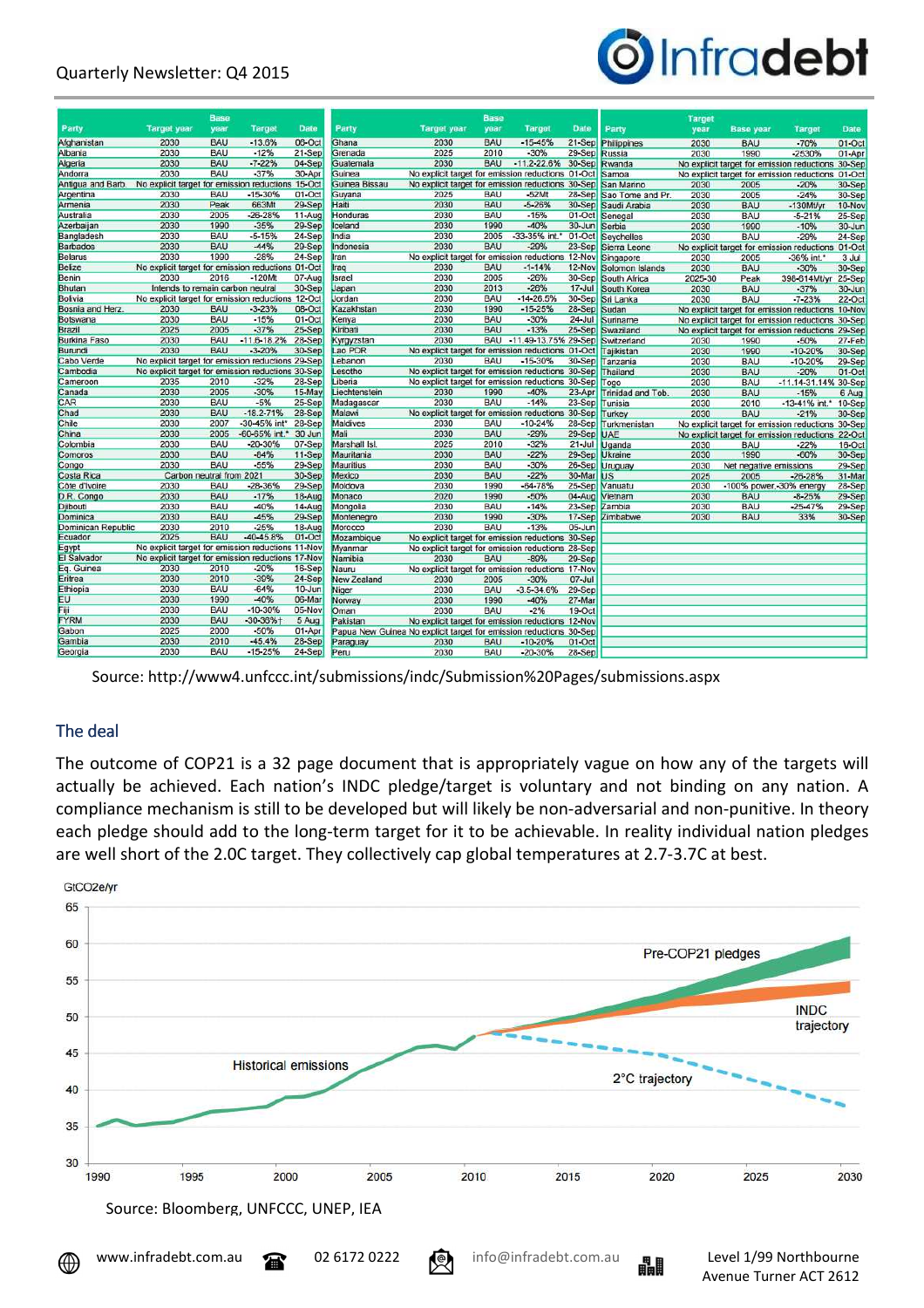In summary, the high level "ambitions" that resulted from COP21 are:

- for greenhouse gas emissions to peak as soon as possible, and achieve a balance between sources and sinks of greenhouse gases in the second half of this century
- to keep the global temperature increase "well below" 2C (3.6F) and to pursue efforts to limit it to 1.5C
- to review progress every five years
- \$100bn a year in climate finance for developing countries by 2020, with a commitment to further finance in the future.

### What does this mean for Australia?

The results of COP21 simply reaffirm the Coalition Governments current 2030 emissions target.

The Government's current emission targets are:

- to reduce emissions to 5% below 2000 levels (13% below 2005 levels) by 2020. Government policy to achieve this target is being carried out via the RET and Emissions Reduction Fund (Direct Action).
- COP21 pledge is to reduce emissions to 26-28% below 2005 levels by 2030 (612 Mt CO2e to 441 MtCO2e). The Government claims this is achievable from direct action and energy/vehicle efficiency plans.
- No target post 2030 to 2050.

### King Coal

Australia is heavily exposed to any emissions reduction targets of developing countries that are the prime buyers of Australian coal. The following are Australia's major coal export destinations and their emissions targets.

|                    | <b>Export %</b> | 2020 target               | 2030 target               | 2050 target  |
|--------------------|-----------------|---------------------------|---------------------------|--------------|
| Japan              | 33%             | -3.8% on 2005 levels      | -26% on 2013 levels       | -80% on 2005 |
|                    |                 |                           |                           | levels       |
| China              | 23%             | -40-45% emissions         | -60-65% emissions         | None         |
|                    |                 | intensity per capita from | intensity per capita      |              |
|                    |                 | 2005                      | from 2005                 |              |
| <b>South Korea</b> | 13%             | -30% "business as usual   | -37% "business as usual   | <b>None</b>  |
|                    |                 | scenario"                 | scenario"                 |              |
| India              | 12%             | -20-25% emissions         | -33-35% emissions         | None         |
|                    |                 | intensity per capital     | intensity per capita from |              |
|                    |                 | from 2005                 | 2005                      |              |

The long run outlook of Australia's coal industry is questionable with most countries, particularly developed countries, looking to phase out fossil fuels completely by the end of the century. India is the only developing country that will likely have an increasing appetite for coal over the near to medium term.

### Clean energy future

Australia is currently relying on direct action and the renewable energy target to achieve its 2020 and 2030 emissions reduction targets. It is unlikely that both of these mechanisms alone will be sufficient to achieve both the 2020 and 2030 emissions targets. It is interesting to note that Australia has signed up to a New





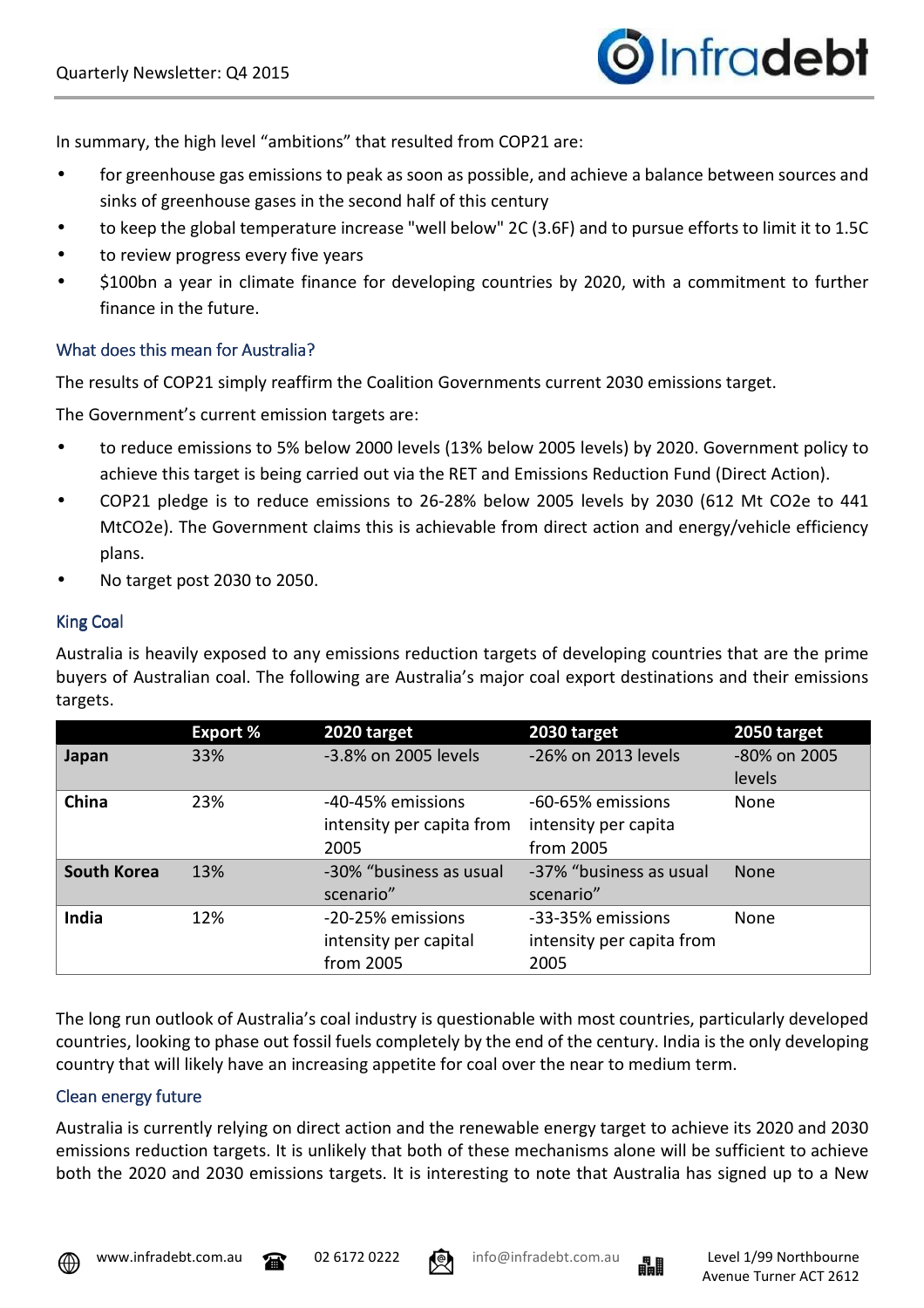

Zealand declaration backing the use of international carbon markets in tackling climate change. This could open the door for Australia to use international carbon permits or an ETS to meets its emissions targets.

In summary – while the COP21 declarations represent an increase in the level of global consensus to combat climate change and the two big impacts of this for infrastructure investors are likely to be on coal exports (negative) and renewable energy infrastructure (an opportunity) – there is very little in terms of specific actionable immediate changes in policy.

# Easy gains for infrastructure are over

Infrastructure investments have delivered handsome returns over the past few years – most fund managers have easily delivered low double digit returns. However, there are increasing signs that this run of strong performance may be coming to an end.

Over the period since the GFC, infrastructure assets have enjoyed a multitude of strong tail winds. These include:

- declining long-term interest rates boosting the value of infrastructure's long-term cash flows;
- tightening credit spreads which allow infrastructure assets, which often are quite highly geared, to drive down funding costs and boost equity returns through refinancing gains;
- normalisation in liquidity premia as investors regain confidence post-GFC; and
- strong multiples on new transactions (Transgrid, Port of Newcastle, Queensland toll roads) which have boosted valuations across the sector.

These are powerful forces, and for the vast majority of infrastructure assets, will have delivered double digit returns – even if the underlying operational performance was weak.

However, the tide is turning – it is no longer easy to refinance at even lower debt margins. For example, in October NSW Ports (Port Botany and Port Kembla) undertook a new 10 year US private placement at a margin of 170 basis points. This was telling as it was wider than the 140 basis point margin NSW Ports paid for 10 year debt in March 2014.

Similarly, with the Fed about to raise interest rates in the US – falling bond rates are less likely to be a source of windfall revaluations in the future.

For infrastructure investors, the turning tide – to quote Warren Buffet – will show who has been swimming naked. It is an environment of widening spreads that distinguishes the strong from the weak, quality core infrastructure from the so-called infrastructure like, the sustainably levered from the overlevered. It is also this environment that offers the best opportunities for new investment …. as it is in times of stress that bargains are to be had.

# The race is on!

Melbourne, Vancouver, Bristol, Adelaide, Copenhagen……….can you see the link? No, it's not a trick question, each of these cities has nominated itself as a contender to be the world's first carbon neutral city. Infradebt only invests in Australia, which is where we'll keep the focus of this article. Australia's contenders have both set target dates with Adelaide aiming for 2025 and Melbourne by 2020. Whilst at first glance, it appears that Melbourne has a more aggressive target, but Adelaide in most recent media statements is definitely aiming for first place.

Carbon neutral versus zero-carbon city







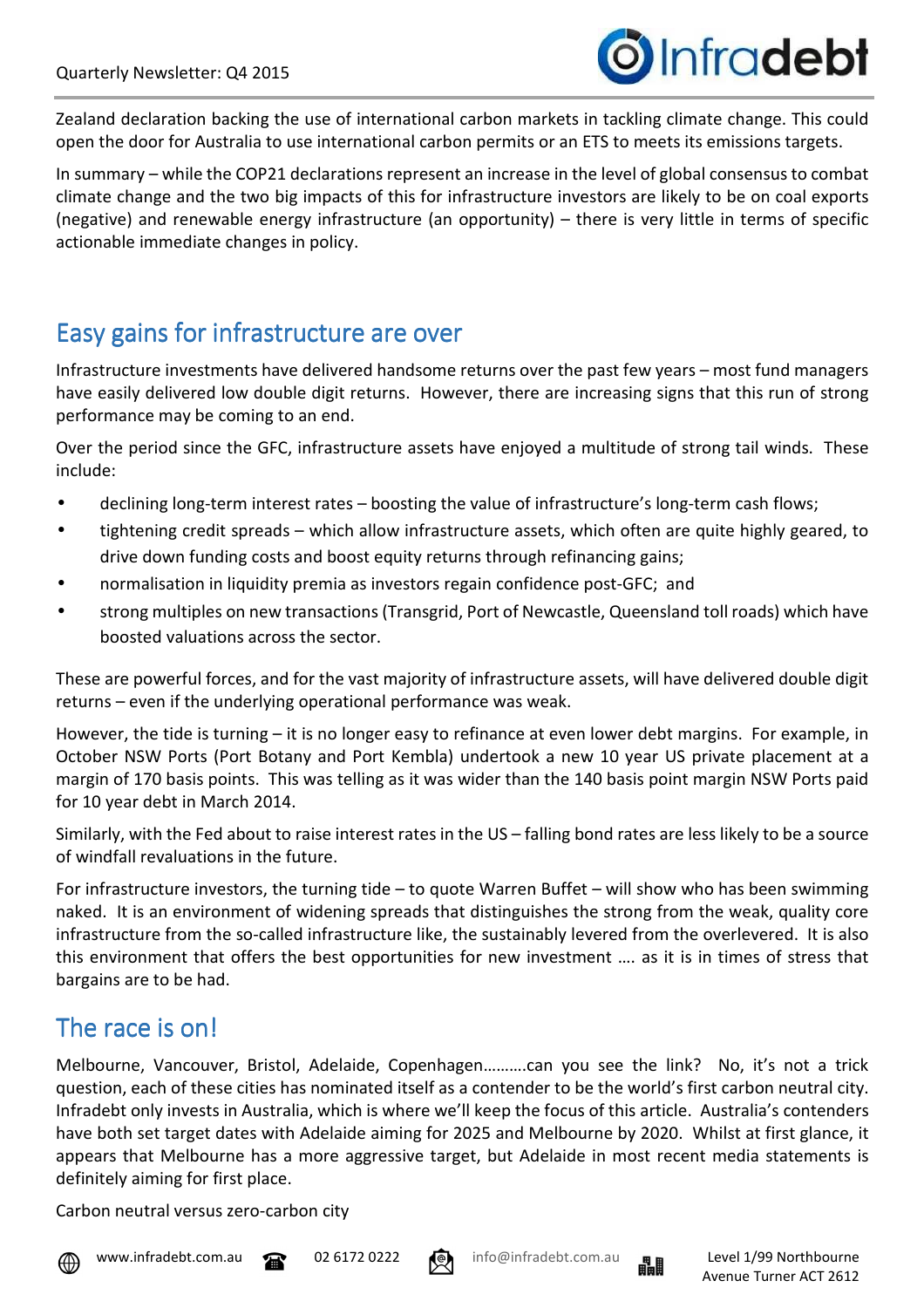

There's a vast difference between the two. A carbon neutral city is one in which carbon emissions associated with a city's activities are balanced by an equal amount of carbon sequestered or offset. A zero-carbon city runs entirely on renewable energy – i.e. all activities must not emit CO2. To achieve either outcome requires extensive investment, but the latter requires extensive investment and changes in behaviour (you effectively need to wean the entire population off activities emitting CO2 – most notably petrol powered cars) which makes it exceptionally challenging in the short to medium term.

#### The largest contributors to CO2 emissions

The two largest contributors to emissions are supply of stationery energy (electricity and gas) and transport. For example, the cities of Adelaide and Melbourne respectively keep track of their carbon emissions the table below show the composition from their latest reports

| <b>City</b> | <b>Electricity and Gas (Commercial)</b> | Transport |  |  |
|-------------|-----------------------------------------|-----------|--|--|
| Adelaide    | 47%                                     | 40%       |  |  |
| Melbourne   | 57%                                     | 24.3%     |  |  |

#### The race: strategy and tactics

Each city has focussed on the 'low hanging fruit' activities and on its own unique starting advantage:

- Sustainable design: councils have made changes to planning laws to encourage sustainable design.
- Energy Efficiency where possible cities have taken steps to improve the energy efficiency of existing buildings through changes to improve insulation, lighting and the efficiency of plant and equipment.
- Transport alternatives: cities have taken active steps to reduce unnecessary car travel by encouraging the use of public transport and other alternatives (walking, bikes).
- Grid intensity of emissions. The emissions intensity of the city's power supply has a meaningful impact on its carbon footprint. For example, as a starting point, Adelaide has an advantage as it sources 38% of its power from renewable generation (principally wind). By contrast 92% of the electricity in the Victorian grid is sourced from brown coal.

The above activities, taken in aggregate, do meaningfully reduce carbon emissions in each locality. But moving forward, energy efficiency activities on their own won't take carbon emissions to zero. Our cities, and the infrastructure that supports them, have been developed around the cost effective delivery and use of fossil fuels. The long-term strategy, which must be a subset of broader State/National environmental policy, must transition existing infrastructure to support low emissions technology – be it through augmentation or new infrastructure.

But if one wants to win the race, carbon abatement will have to figure in the equation, as the sheer magnitude of the task means that in the short to medium term it is not possible to reduce carbon emissions to zero without offsets – for example it's hard to see 100% uptake of electric vehicles (charged from renewables) by 2020 or 2025. Thus in terms of race strategy, the victor will require an effective approach to investing in new infrastructure and acquiring offsets.

The transition to low carbon infrastructure is clearly a priority, but what is missing from each of the strategies for Melbourne and Adelaide is dedicated long-term funding. It is specific funding that will create opportunity for infrastructure investors.

The ACT, whilst not actively participating in the race, has sought to reduce the carbon intensity of the power it sources by instituting a 90% renewable energy target. Specifically: 'the renewable energy target will see 90% of electricity used in the ACT in 2020 coming from renewable energy sources.' The ACT is pursuing this strategy by supporting new renewable generators – principally wind. Through 20 year contracts for